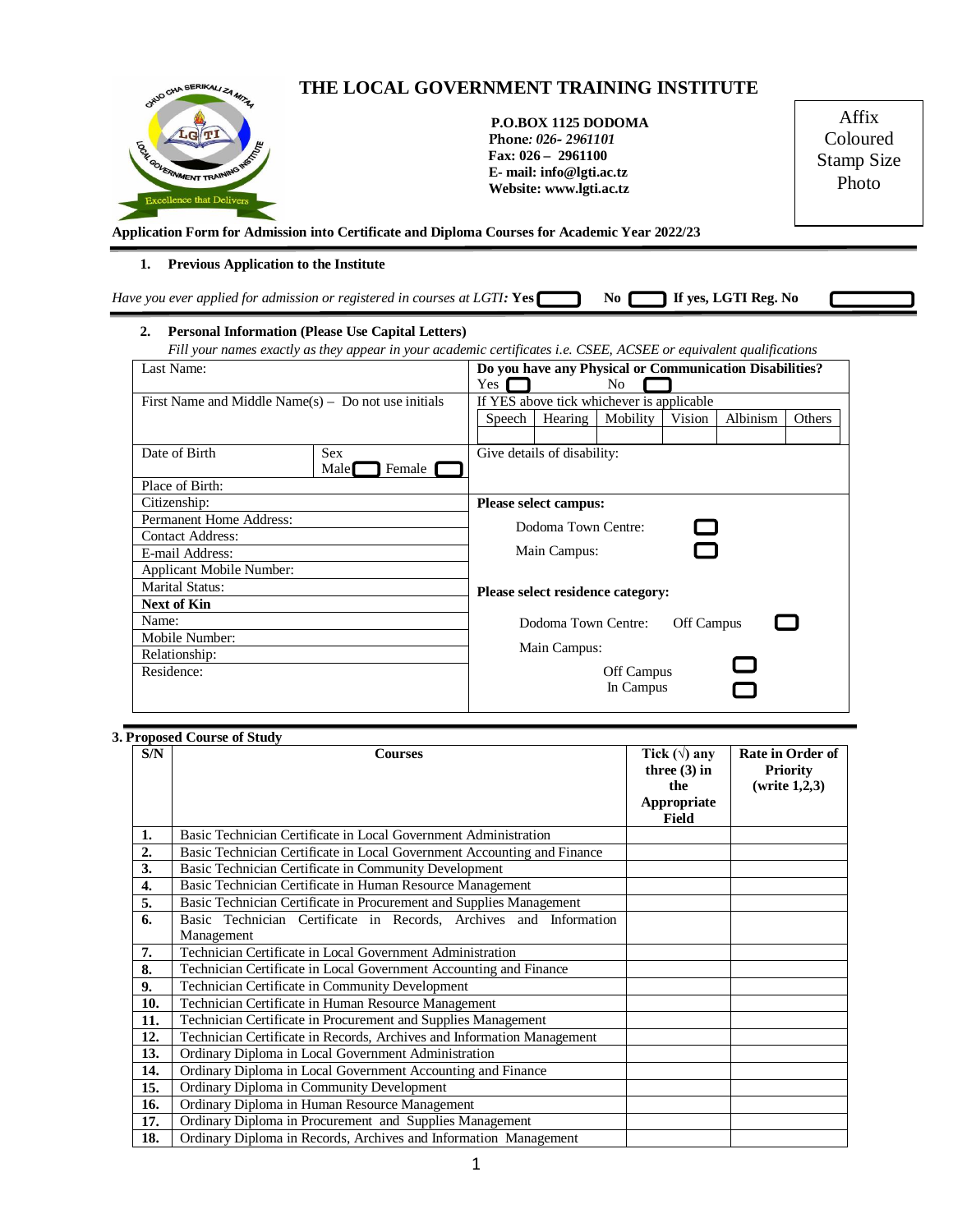**Sponsorship –** *Please select once*

| $\mathbf{n}$ sinp $\mathbf{r}$ rease select once<br>Private | Government                 |
|-------------------------------------------------------------|----------------------------|
|                                                             | $\cdot$ $\sim$<br>Specify: |

### **4. Education Background**

**a) Certificate of Primary Education Examination** 

**School Name…………………………………………..**

**Region/District………………………………………...**

**b) Certificate of Secondary Education Examination (C.S.E.E.) or Equivalent** 

**(Index Number …………………………………… Year of Completion**

| Subject | Grade | Subject | Grade |
|---------|-------|---------|-------|
|         |       |         |       |
|         |       |         |       |
|         |       |         |       |
|         |       |         |       |

#### **c) Advanced Certificate of Secondary Education Examination (A.C.S.E.E.) or Equivalent**

| (Index Number Year of Completion |       |                |       |  |
|----------------------------------|-------|----------------|-------|--|
| Subject                          | Grade | <b>Subject</b> | Grade |  |
|                                  |       |                |       |  |
|                                  |       |                |       |  |
|                                  |       |                |       |  |
|                                  |       |                |       |  |

#### **d) Details of any other Qualifications e.g. Diploma, Certificate etc.**

| <b>INSTITUTE/INSTITUTION</b> | From<br>Year) | To (Year) | Name of Award e.g. Certificate/Diploma |
|------------------------------|---------------|-----------|----------------------------------------|
|                              |               |           |                                        |
|                              |               |           |                                        |
|                              |               |           |                                        |
|                              |               |           |                                        |

### **5. Sponsorship Declaration**

I………………………………..…of……………..………….............. (Postal address) declare to sponsor……….……………… (Name of applicant) to study at the Local Government Training Institute-Dodoma and that I will pay all fees in time as required including costs for Field Practical Training. My mobile no. is …………………………. and email address: ……………………………

Sponsor' s signature: …………………………………….. Date: …………………………………………………...

## **6. Applicant' s Declaration**

I agree, if admitted to LGTI, to comply with institute' s regulations. I certify that the information in this application is true and complete in all aspects and that I have withheld no information. I authorize the institute to verify any information provided as part of this application.

| $\sim$ $\sim$<br>Name:<br>n nn<br>plicant<br>-Ful.<br>$\cdot$      |                                               |
|--------------------------------------------------------------------|-----------------------------------------------|
| -<br>Anr<br>≀nature:<br>blicant<br><b>COMPANY</b><br>$\sim$<br>7 L | Annl <sup>+</sup><br>Date<br>plication.<br>ΟĪ |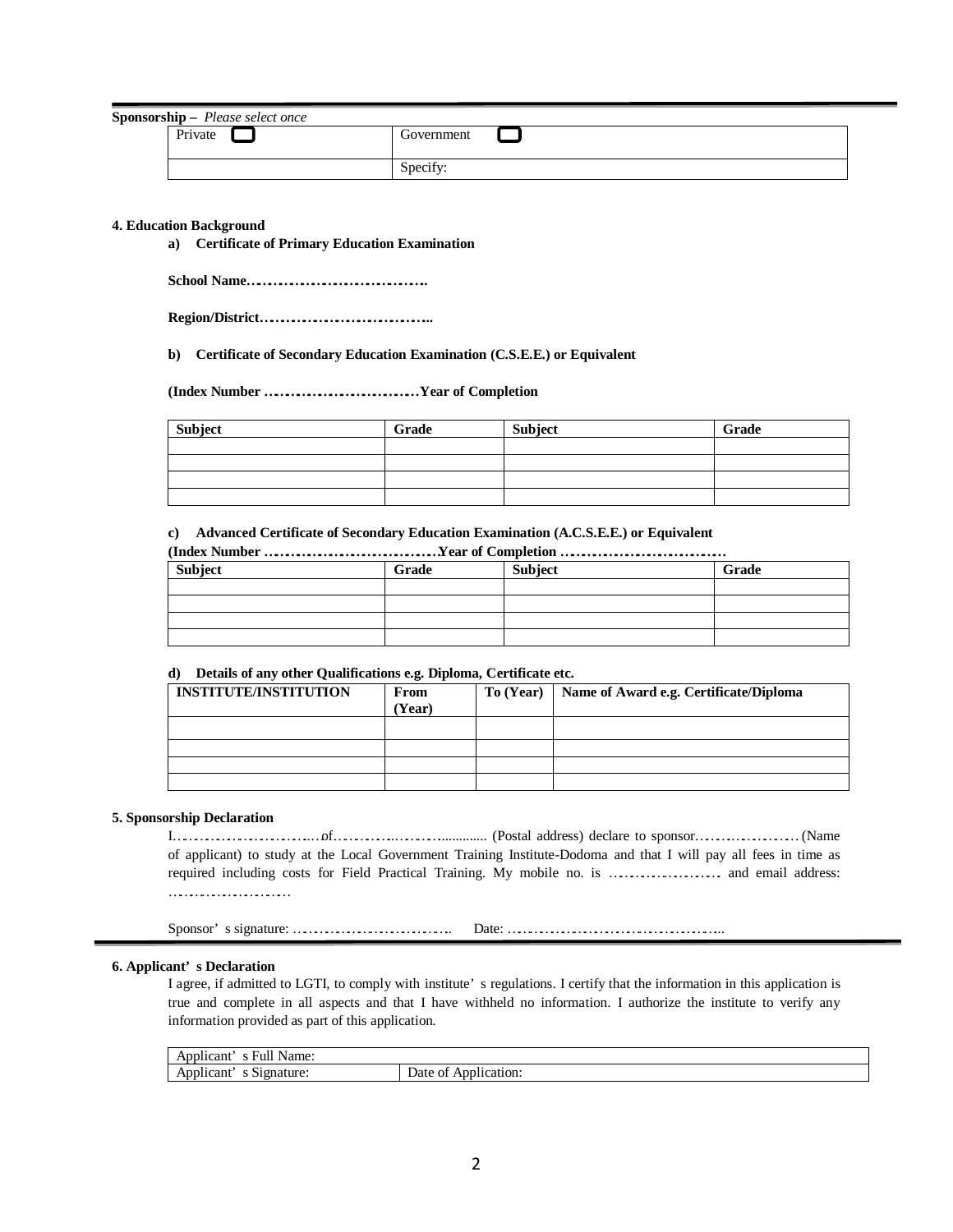# **7. Mode of Payment**

| 1. Registration and identity card are paid only once during the  | <b>Document to be Enclosed</b>                                 |
|------------------------------------------------------------------|----------------------------------------------------------------|
| given academic year.                                             | You should include the following attachments when sending      |
| 2. Payments can be made in two installments (i.e. Semester I and | your application:                                              |
| Semester II.) as indicated in joining instruction form           | 1. Duly filled application form                                |
| 3. Non-refundable application fee of Tshs.10,000/ $=$ to be be   | 2. Copy of Certificate of Secondary Education Examination      |
| deposited in LGTI APPLICATION FEE CONTROL                        | (CSEE)                                                         |
| <b>NUMBER 994490085745</b>                                       | 3. Copy of other qualification(s) e.g. certificates $-$ if any |
| Note:                                                            | 4. Copy of birth certificate                                   |
| 1. All payment should be done through <b>Local Government</b>    | 5. Original Bank Pay-in slip for application fee.              |
| <b>Training Institute's Application Fee Control Number ONLY</b>  | 6. Two recent passport size photographs                        |
| 2. Other recommended direct student costs (incurred by sponsors  |                                                                |
| or students) are merely indicative                               | For more information or enquiries please contact:              |
| 3. Students are advised to join the National Health Insurance    | The Registrar,                                                 |
| Fund (NHIF)(if you were not insured before)                      | <b>Local Government Training Institute (LGTI),</b>             |
| 4. Fees structure is attached in this application form           | P. O. Box 1125,                                                |
| 5. This application form is also available at the Local          | DODOMA,                                                        |
| Government Training Institute (LGTI) or you can directly         | TANZANIA.                                                      |
| download from our Website:<br>www.lgti.ac.tz                     | Land Line: 026-2961101                                         |
|                                                                  | Mobile: 0762-723459                                            |
|                                                                  | (Call during working hours from 8:00 am to 3:30 pm)            |
|                                                                  |                                                                |